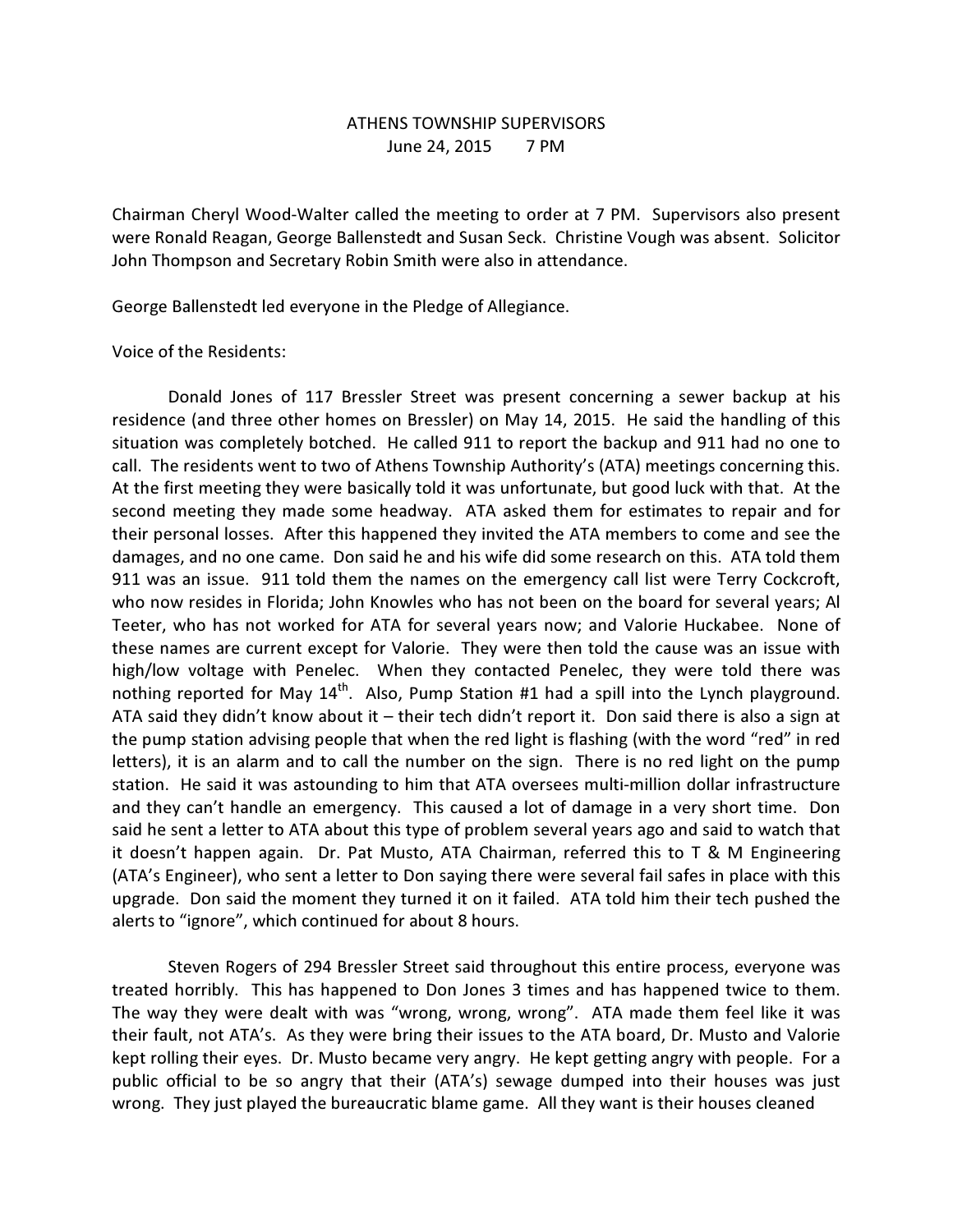Page Two Athens Township Supervisors June 24, 2015

and repaired. Steven said they had 5 perspective buyers, just by word of mouth. Then this happened. Who is going to reimburse them for the taxes and costs? It's ironic that ATA floods their house, which had been vacant for several months, with sewage and they have to pay a sewer bill. The water is not on because no one was living there. His great-grandmother's china hutch is over 100-years old and was going to his niece. He can't send it now. Steven also said ATA told them to get estimates. Estimates are not free – they're \$150 each, and ATA wants at least 2 estimates. He asked if ATA will pay for the estimates and no one answered him. Dr. Musto told them this happened because they are the lowest on the system. What is wrong with this system?? They asked ATA to put backflow prevention valves at their homes and they said they'd talk about it in executive session. Why don't they take care of this???

 George Ballenstedt asked them to clarify that no one from ATA came to look at the damages and they did not come. The residents were basically told they won't come. Susan Seck asked if all the houses were in a row and/or on the same side of the street, and they are not. She asked how long it was from the time ATA was notified until they started cleaning. Steven said they called Thursday night and they had ServePro come that night. He will never let them in his house again. They never cleaned where the water softener was. The walls were not opened because there were heat runs on those walls. They drilled holes from the back and said it will dry out that way. Susan asked how long it's been since this happened and it's over a month – and working on 2 months now. It looks the same as the day after it happened. Cindy Jones called 911 twice. Valorie came 2 hours after the call and told them to call their own insurance company and call ServePro. ATA also told them that part of the problem was that they only have \$50,000 liability coverage for something like this, and they used up \$48,000 on ServePro. ServePro left and didn't come back for 3 weeks. Don Jones said they were out of their house for a while because of this. If you have a fire or a gas leak and call, the fire company or gas company comes right away. When ATA was called they said they "were working on it".

 Steven said he has sewer gas leaking into the house now. He said ServePro just stuffed a plastic bag in the sewer pipe where the toilet was. When he called ATA about it, he was told to go out and buy a plug for it. Mark Smith told him to go out and buy a plug. A 4-year-old would know better than to just stuff a bag in the pipe.

 Susan said getting this taken care of should be a goal. Ron asked when it was that they last heard from ATA and it was when they were at their meeting. They were told to give ATA an itemized list of their personal property. Steven said ServePro never inventoried anything that was taken out. There were boxes of stuff – his family heirlooms. He doesn't remember what was in each box. ServePro just loaded the boxes up and took them to the dumpster up the street. They are upset with the way this is being handled. They just want their houses fixed.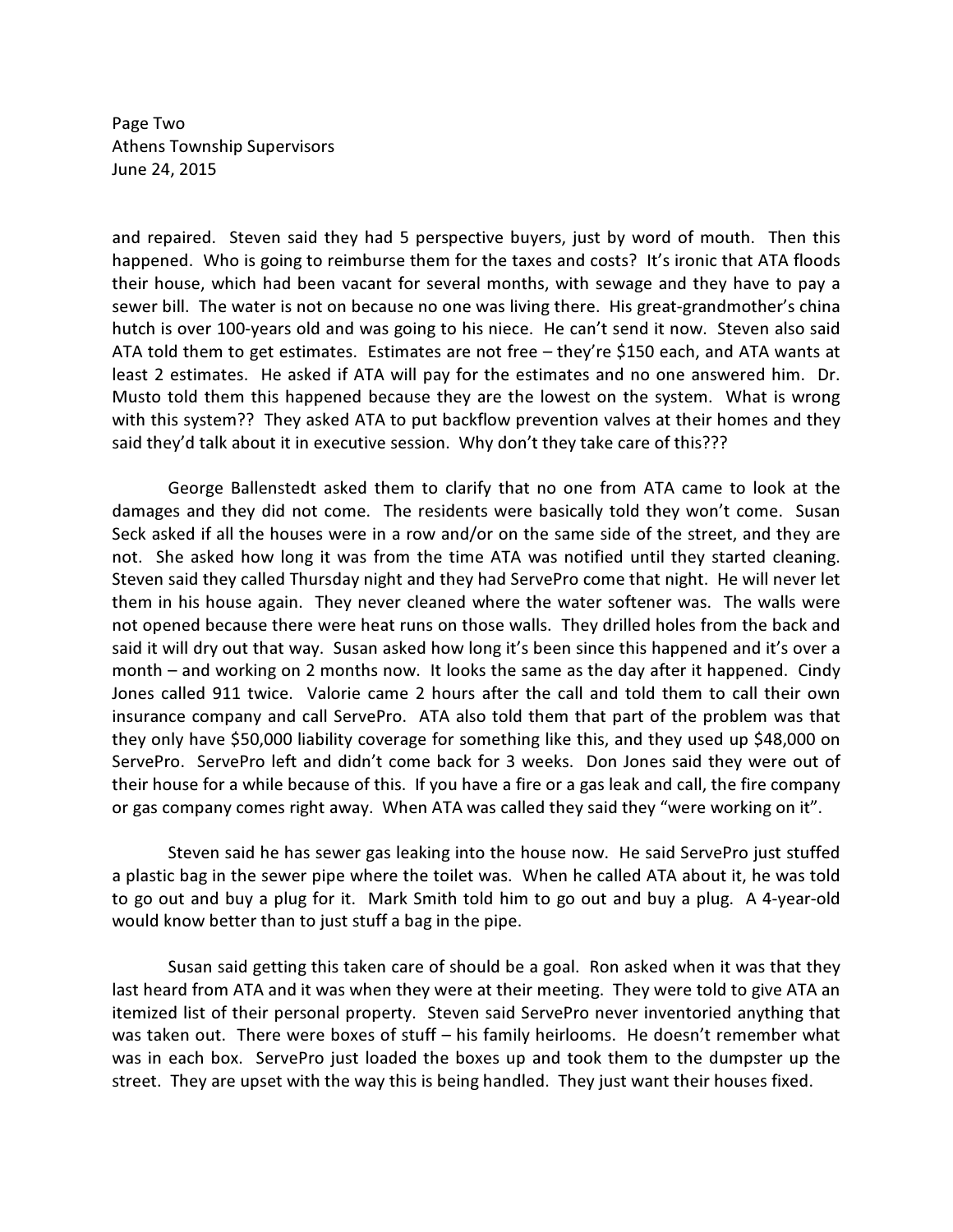Page Three Athens Township Supervisors June 24, 2015

 George said he will come and look at the damages. Don Jones will give him a disc of pictures. Steven Rogers said the whole board is invited to come and see. George asked them to give Robin their contact information and he will get in touch with them.

 Cheryl said ATA needs to get a procedure in place for handling emergencies. Steven said when he asked Dr. Musto about the delayed response and the procedure for handling such, Dr. Musto got "SO mad!!". Steven also said they were told the pictures of the paneling they had in the basement will be matched to the 'year' it was produced and the reimbursement will be PRORATED! He is more concerned with getting the house ready to sell again, and will deal with the stuff that is gone later. Ron asked what the house smells like right now and it smells like you opened a septic tank. The upstairs is not as bad, but it smells. George asked when the next ATA meeting is and Robin said July  $20<sup>th</sup>$  at 5:30 PM at the South Waverly Borough Hall. They also said they don't think Dr. Stillwell has lived in his house since this happened. They're not sure about Hutz's.

 Ralph Blowers of Front Street said he had a tree fall on his house a while back and ServePro came. He would NEVER recommend them. He has heard stories about Athens Township Authority – how others have had to sue them to get what they want. ATA "think's they're 'god' and can do whatever they want". There is a manhole over on Meadowlark Drive that has caused flat tires since the sewer line went in over there. Ralph said the paving job is terrible as well.

 Ralph said he asked about mitigation funds a while back for his creek bank and Susan told him she would get with Robin and Ed. Robin said that is something he would need to contact Bradford County Conservation District about. Ralph said thanks to Mr. Patton, the "Mayor of East Athens", issues just get thrown away.

The Board reviewed Ruth's Treasurer report. On motion of Ron, second by George, it was unanimous to pay the monthly bills as presented. A complete listing of revenues and expenditures is on file in the office of the Treasurer.

Robin presented Richard Bean's Park Commission report. They have several corporate grants outstanding for the Round Top Park Expansion project. Another DCNR grant was submitted for Phase II in the amount of \$351,096. They should hear about that in October. If they get that grant, they will begin Phase II in the early spring. The groundbreaking for Phase I was held June 23, 2015 at the site at 1 PM. Andy Solock is still working on getting the wood out of there. The township highway department will move the wood chips prior to the contractor starting. If the bonds are received from the contractor by June  $28<sup>th</sup>$ , he will begin work then. The commission will also be installing 5 or 6 memorial benches in the park. They are \$1200 each, and if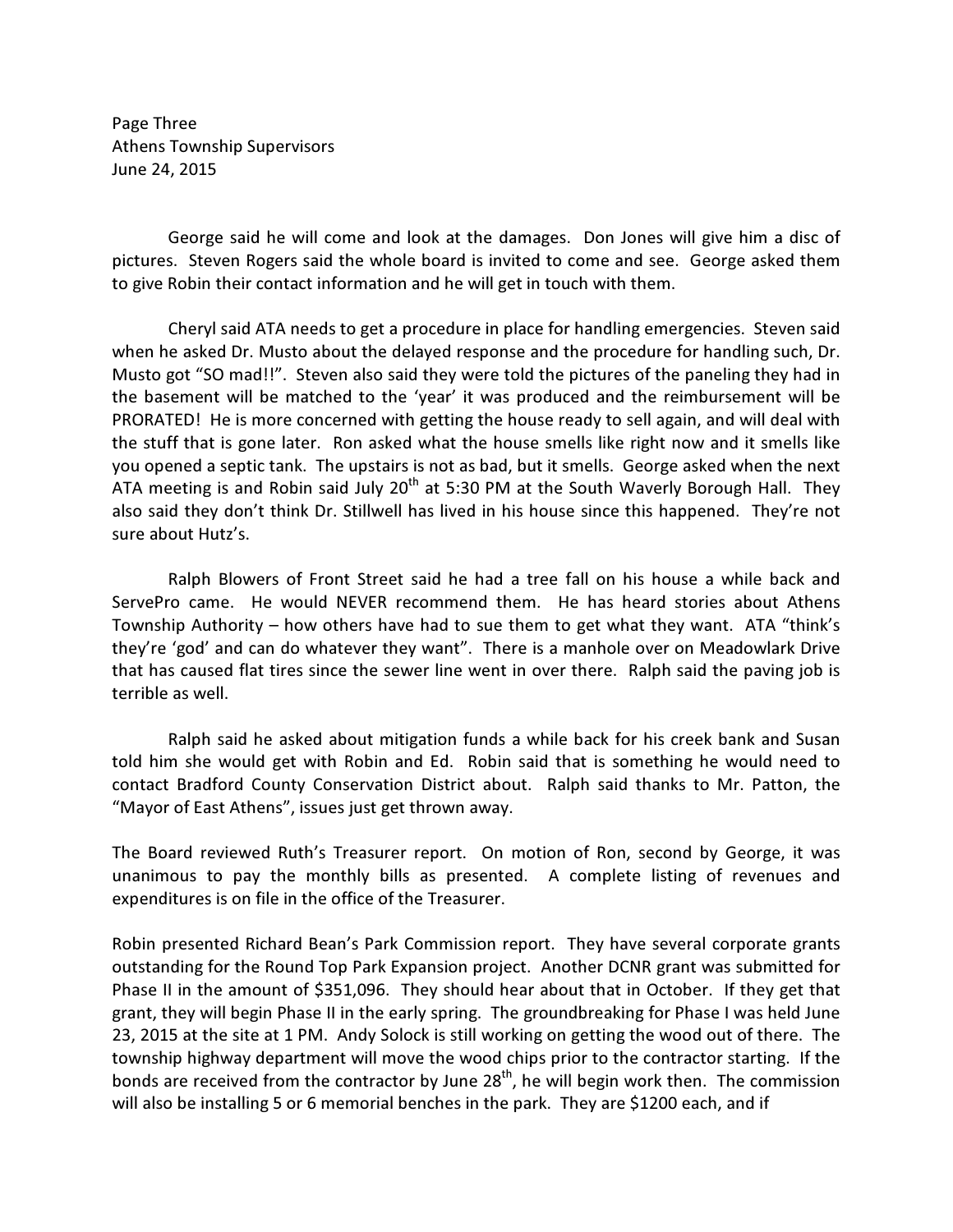Page Four Athens Township Supervisors June 24, 2015

someone would like to purchase one as a memorial, the park commission will pay 50% of the cost. They have drawings for the tables and a Bill of Materials. They are looking for a warm place to build the tables this winter. Fencing will be installed at East Athens Park in the fall. They are also purchasing the 4-wheeler and trailer from the police department for \$5000. They have also submitted an application to the Bradford County Impact Fee Grant Program.

Ralph Blowers asked if the taxpayers will have to foot the bill for the shortfall for the park expansion. The board told him all the money was there. He asked for a breakdown of the \$208,000. Robin said the DCNR grant was for \$100,000. She said she thinks we've received about \$20,000 in donations/other grants, and the parks account has the remainder of the money. Ralph asked again who is going to pay the shortfall – the taxpayers? Robin reiterated that all the money is there for Phase I.

On motion of Ron, second by George, it was unanimous to reappoint Dave Hafer to the Parks and Recreation Commission for a term to expire July 1, 2020.

On motion of George, second by Cheryl, it was unanimous to approve the Guthrie Walk From Obesity to be held in Round Top Park on September 26, 2015 from 10 AM to noon. The Park Commission has approved this as well. They will be using the entire upper level.

No one was present for Athens Township Authority. On motion of Ron, second by George, it was unanimous to appoint Arlene Lantz to ATA for the remainder of Terry Cockcroft's term ending December 31, 2018. Terry has resigned effective June 30, 2015.

Robin presented a Best Technical Guidance agreement from Bradford County Sanitation Committee for Chris Sutton. The Sutton property has an existing well and an existing septic system, however they do not meet the current setbacks. This agreement will be recorded to show this, as well as to release the township from well contamination liability. John Thompson explained that this is basically a 'hold harmless' agreement for the township. Susan said there is no specific address for this property on the paperwork. On motion of Ron, second by Cheryl, it was unanimous to approve, sign and execute the agreement contingent upon the inclusion of the property address on the paperwork.

Susan reported on the roads. Cole Street has a lot of issues. They are also finishing up Murphy Road. Ralph said they are clear up to Vough's landing and should finish by Friday with the DSA and the approach. Susan said she has received complaints about the township doing that road instead of other, more traveled roads. She tells them we had grant money to do that project. She has applied to the County for a grant for a couple roads in town. They will do temporary patching on Cole Street tomorrow. Once the drainage is in place, it will be nicer.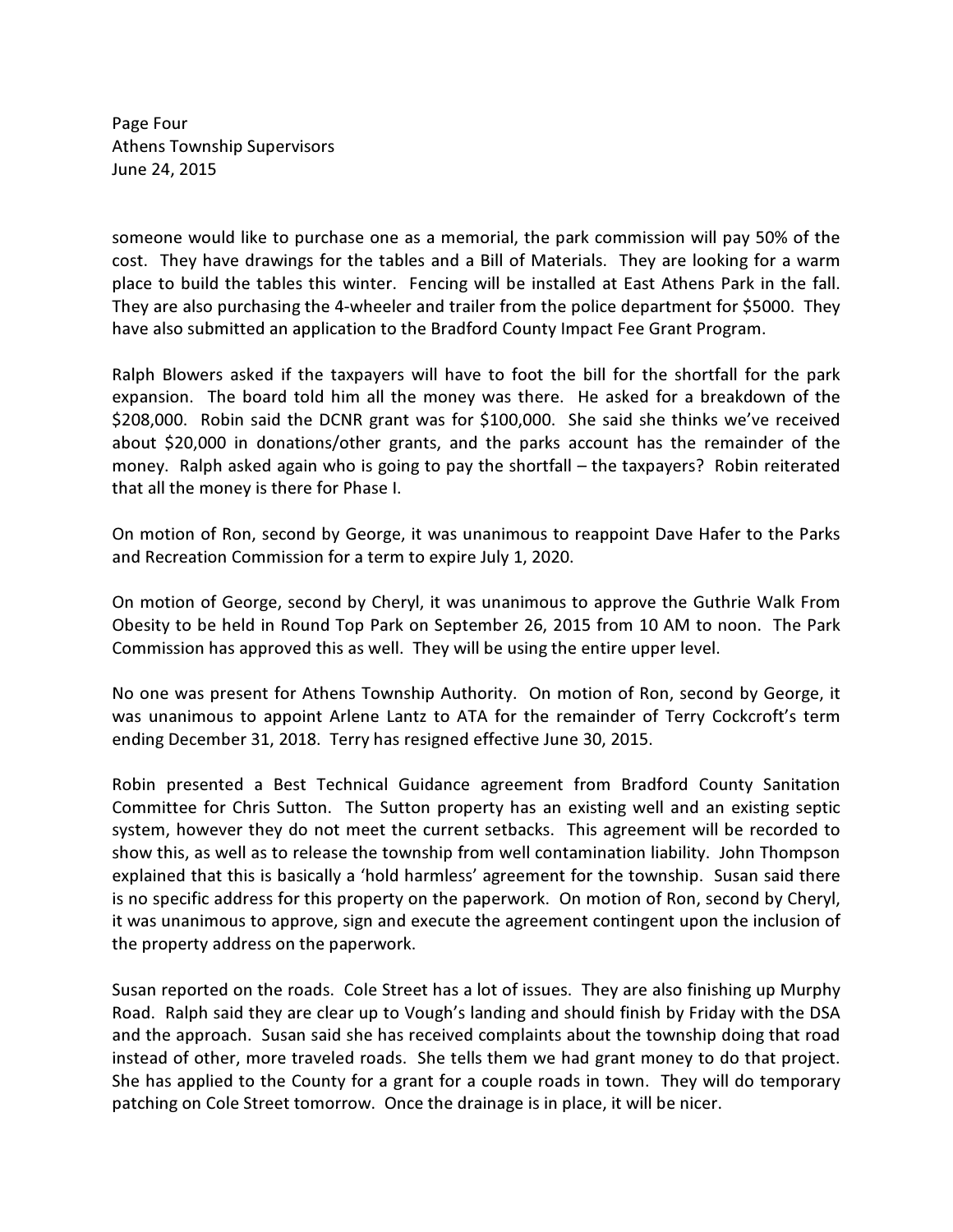Page Five Athens Township Supervisors June 24, 2015

On motion of Susan, second by George, it was unanimous to appoint Dannielle Kinner as Deputy Real Estate Tax Collector to replace Robin Pane, who is no longer a resident of the township.

On motion of George, second by Ron, it was unanimous to adopt RESOLUTION 2015-05 to allow the Real Estate Tax Collector to charge a fee of not less than \$5 or more than \$10 for service requests from mortgage companies and attorneys.

Discussion was held as to whether or not to pay for the Elected Tax Collector's annual 6 credit hours required for her position in the amount of \$240 total. Chairman Wood-Walter asked the Board for a motion, but no motion was made, therefore the request fails.

On motion of Ron, second by Susan, it was unanimous to send Robin, Ruth, Elaine and George to the Right-To-Know/Sunshine Law class to be held here at our building on 9/22/15.

On motion of Susan, second by George, it was unanimous to have Keystone Communications do our 10-year renewal for our FCC highway frequency at a cost of \$160.

On motion of Cheryl, second by Ron, it was unanimous to give our plotter to Bradford County Sanitation Committee. Robin will notify Mary to come and pick it up.

George had a proposal for computers and printers for our police cars. Sayre has them. In addition, the County will be purchasing software for all the county police departments. This will allow the officers to be more visible. The total cost would be \$28,411. Dan Reynolds is working with Larry on this. Cheryl asked who will do the training and Ron said it's not much different than what they do now – it's just mobile. They are asking for the funds from our Act 13 funds. George noticed that they had included the server in their request, but he thought they were going to purchase that from their budget. Susan asked if they will have time to input all this. They will, because they can do it in the car instead of having to come back to the office. They can also run background and criminal checks when they are conducting a traffic stop. The Board will table this until George gets clarification on the money for the server.

George asked that the minutes of May  $20<sup>th</sup>$  be corrected to read that Cindy did most of the work on our newly launched Facebook page. On motion of Cheryl, second by Susan, it passed to approve the minutes of May  $20^{th}$  with that correction, and also approve the minutes of May  $27<sup>th</sup>$  as written. Ron abstained from the May 20<sup>th</sup> minutes because he was not at that meeting. George and Susan abstained from the May  $27<sup>th</sup>$  minutes because they were not at that meeting.